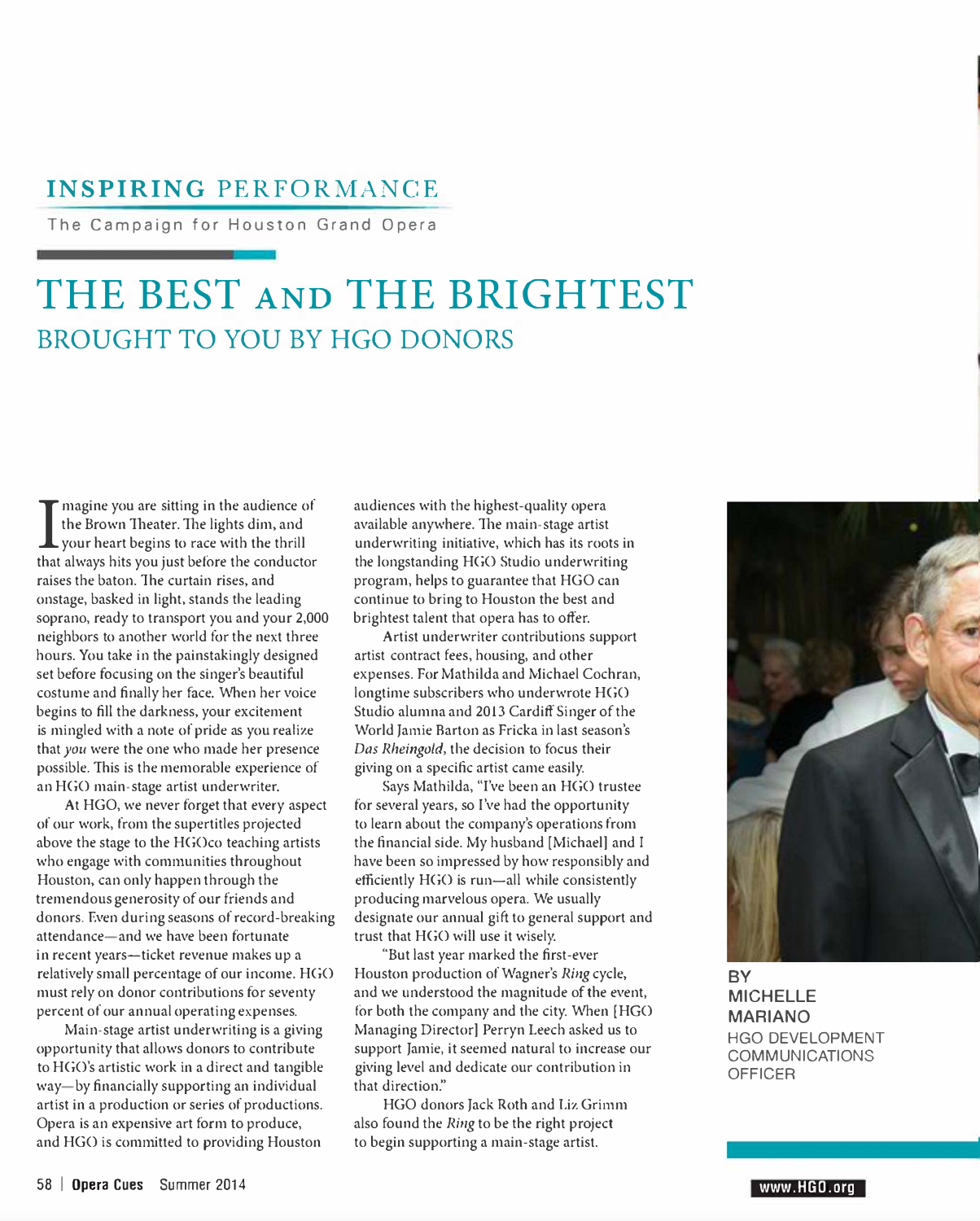





Photos by Wilson Parish<br>and Felix Sanchez

Clockwise from top:<br>Mathilda and Michael Cochran; Lynn Wyatt with her inaugural Great Artist, Ana María Martínez; Jack Roth and Liz Grimm

"The prospect of following one artist's career, of getting to know her as her star continues to rise. of watching her take the stage and being able to say, 'We did that. We made that happen'here was an opportunity to be concretely involved in something really special."

#### -Mathilda Cochran

"We have seen how artists can create new insights into a piece, and in Wagner's work-with its musical and dramatic richnessthis can happen with each performance. Christine [Goerke] is part of an exciting new generation of Wagnerian singers, and Liz and I wanted to ensure that the HGO production would benefit from her superb talents."

-Jack Roth